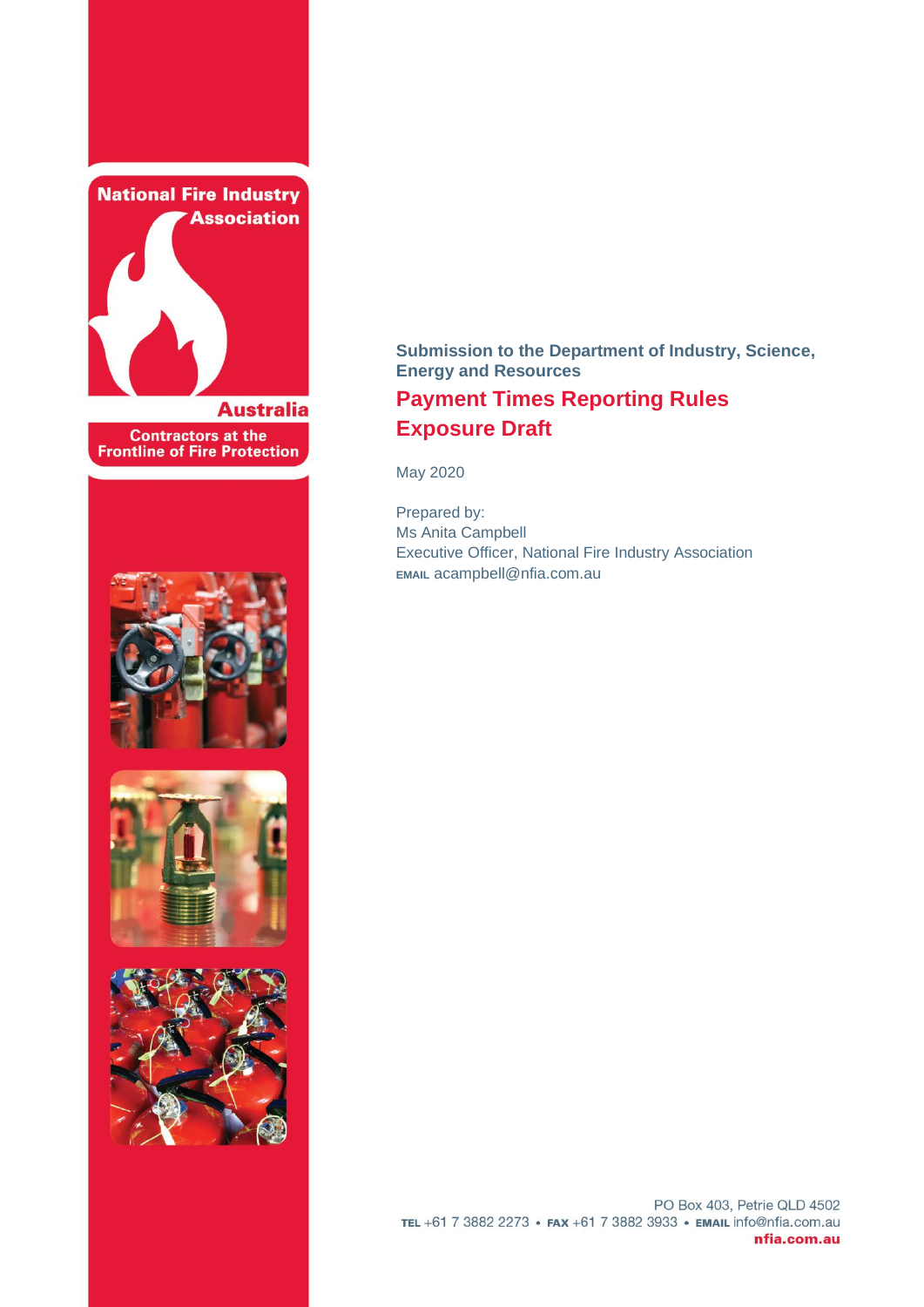## **Payment Times Reporting Rules Exposure Draft**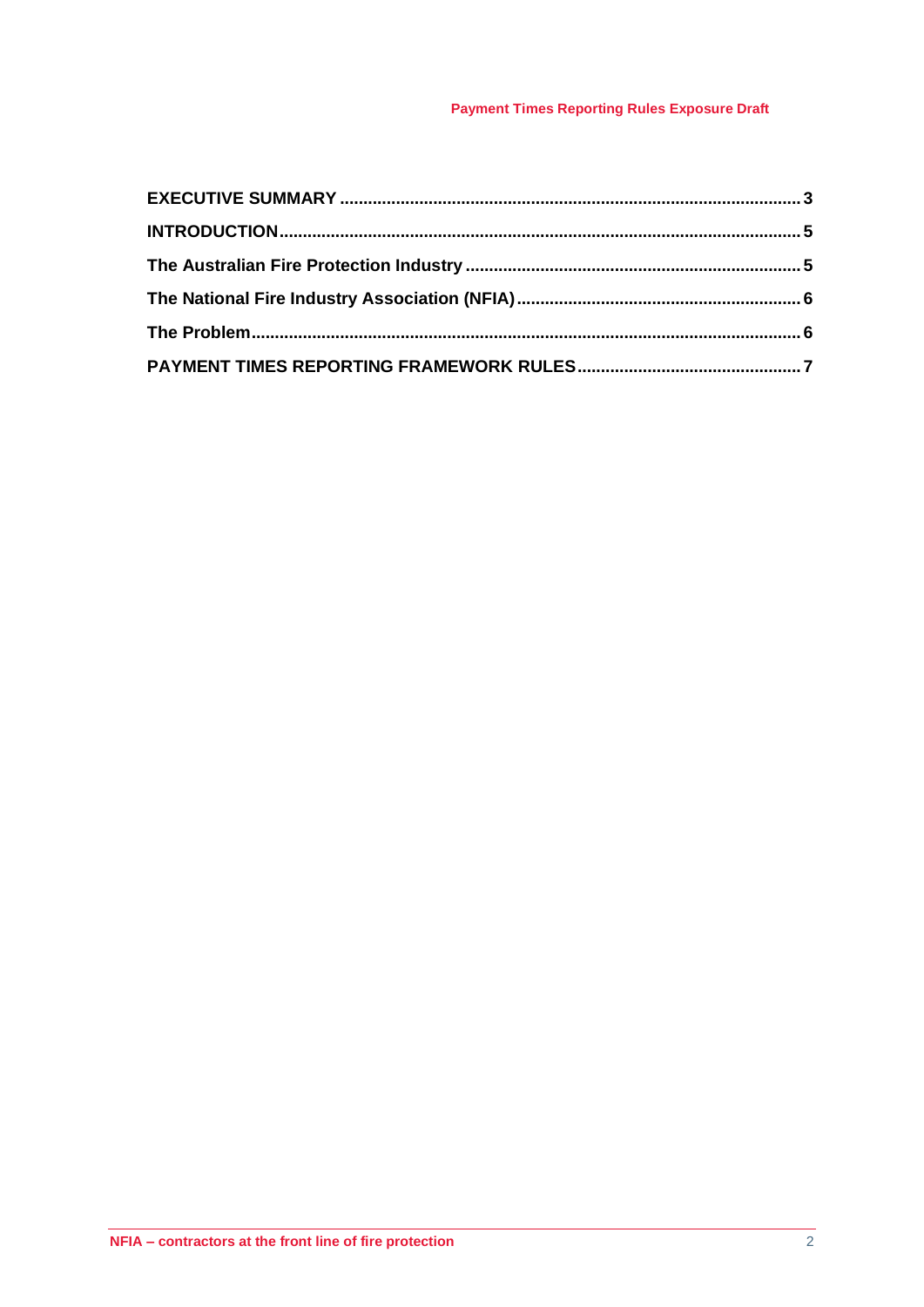## <span id="page-2-0"></span>**EXECUTIVE SUMMARY**

The Australian Government is introducing a new Payment Times Reporting Framework for large businesses with over \$100 million in annual turnover. These businesses will be required to report information on how and when they pay their small business suppliers.

The Framework aims to:

- increase transparency of the payment performance of large businesses so small businesses can make more informed decisions about their potential customers; and
- drive cultural change to improve payment times.

NFIA is an Australia-wide community of commercial fire protection contractors, their people, suppliers and industry stakeholders representing a wide and varied membership from the smallest sub-contractor through to large Australia-wide design, install and service businesses. Our members work at the frontline of fire protection with an estimated 80 per cent of the commercial fire protection work undertaken in Australia completed by our members. NFIA is the peak national industry association delivering systemic advocacy for fire protection practitioners at both a National and State level.

Late payments are a systematic problem for Australia's 3.4 million small businesses. Because of the pyramidal structure within the construction industry, the effects of late payments between the parties becomes more imbalanced and further pronounced the further one goes down the contractual chain. This can have a devastating impact on the most vulnerable parties but also more broadly across the economy as small businesses that are paid slowly pay their suppliers more slowly in turn.

To address this issue, the Federal Government introduced a Payment Times Reporting Framework (the Framework) requiring large businesses with over \$100 million in annual turnover to publish information on their small business payment times and practices. NFIA was pleased to provide comment on the 5 discussion areas contained in the Framework.

The primary legislation to enable the Scheme was introduced to Parliament on 13 May 2020. The Federal Government is now seeking views on an Exposure Draft of the subordinate legislation, known as Rules, which will provide detail on how sections of the legislation work in practice.

NFIA is again pleased to provide comment on the 6 Provisions contained within the Rules.

#### **Rule Provision 1: Defining a small business**

As per our submission on the Framework, NFIA is satisfied with the definition of a small business supplier, as any business with an annual turnover of less than \$10 million.

#### **Rule Provision 2: Defining a standard payment period**

The draft Rule defines a standard payment period as the agreed contractual lengths of time a large business offers to its small business suppliers for payment to be made for goods and services. NFIA would like to take the opportunity to actually define a maximum payment time and suggests a period of 28 business days.

Additionally, NFIA would like to confirm that 'payments' refer to all payments agreed upon as part of a payment schedule not just the final contractual amount. Late payments of progress payments can be just as damaging as a late payment of the final amount.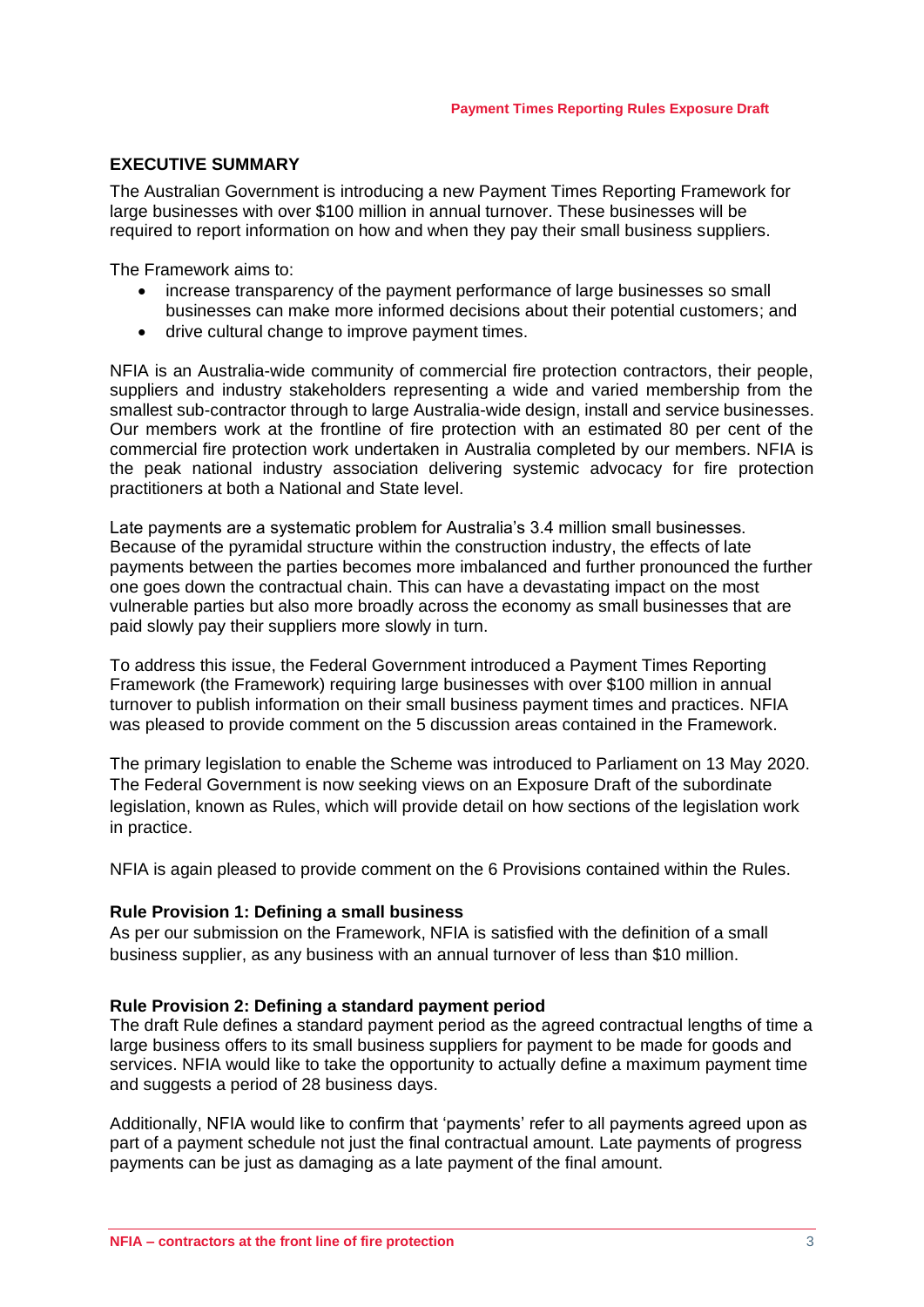## **Rule Provision 3: Content for an application to cease reporting**

NFIA is satisfied with the requirements to be able to cease reporting and the information required from the applicant.

#### **Rule Provision 4: Additional information for a report**

NFIA agrees that large businesses must be required to report on contractual matters that stipulate payment terms and practices and how these arrangements apply.

## **Rule Provision 5: Calculating information for a report**

NFIA is satisfied with how content of a Payment Times Report should be calculated.

#### **Rule Provision 6: Report information not published**

NFIA recognises that while the purpose of the Payment Times Reports Register is to enhance transparency about payment times and practices, there are circumstances where the publication of certain kinds of information provided in a Payment Times Report may not assist in achieving this objective.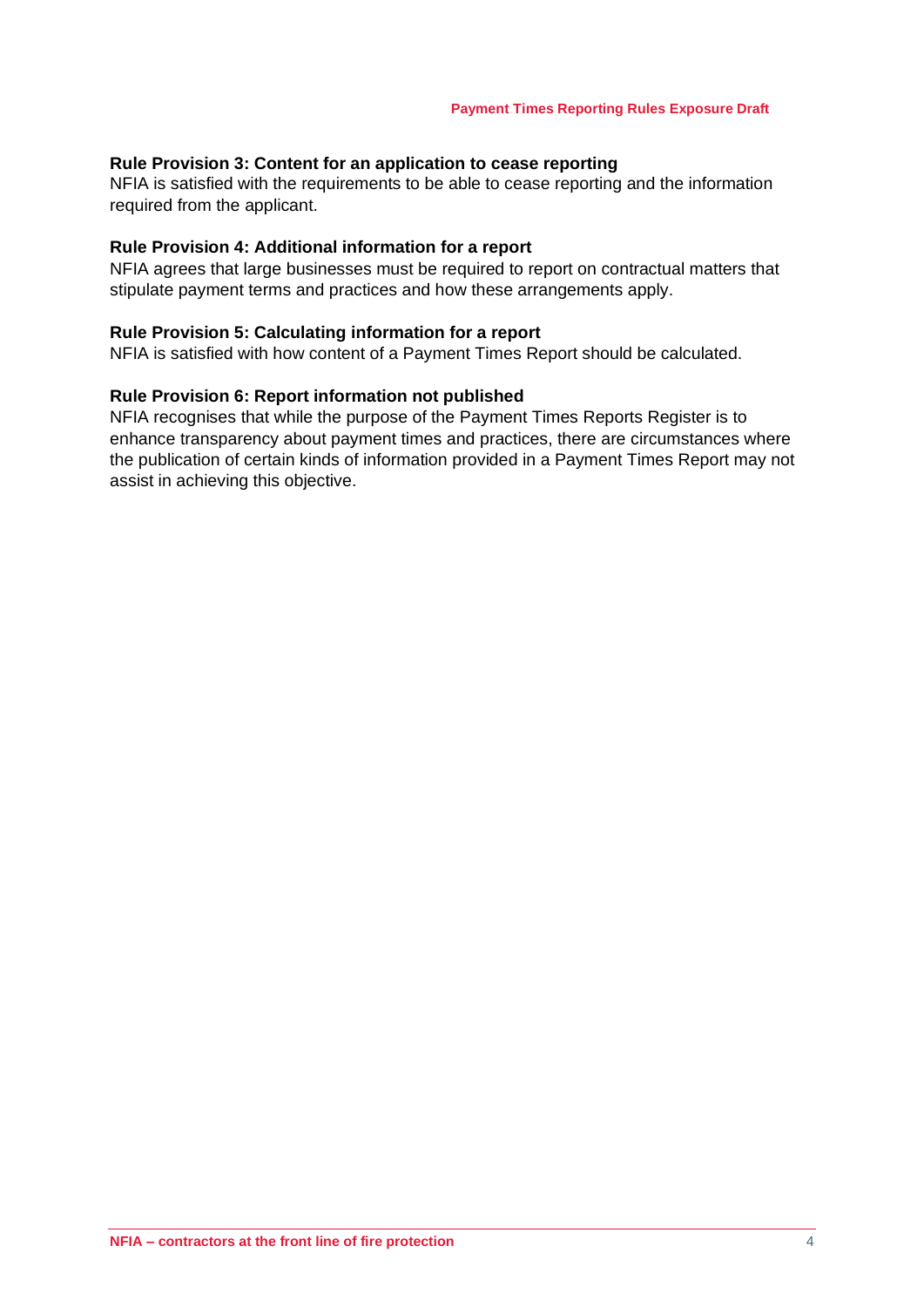## <span id="page-4-0"></span>**INTRODUCTION**

In addition to the risk to life safety, there is also a substantial financial cost to the community due to building fires. Fires cost Australian business millions of dollars due to property damage, fines, compensation, and insurance premiums. Many businesses find that they are not able to recover from the effects of a fire.

#### <span id="page-4-1"></span>**The Australian Fire Protection Industry**

Fire protection in Australia is typically achieved via three means:

- Active fire protection (fire sprinklers, fire hydrants and fire alarm systems);
- Passive fire protection (fire rated walls, floors and ceilings and fire sealing); and
- Education.

The Fire Protection Services industry contributes over \$2.4 billion to the Australian economy every year. Over 2000 businesses pay nearly \$700 million in wages each year..

The IBISWorld Industry Report OD5424 Fire Protection Services in Australia (February 2018), claims that despite the presence of vertically integrated multinational giants, the industry has a low level of market share concentration as the top four players are estimated to account for about 27.4% of industry revenue. The two major companies have a combined market share of only 20% and are both part of large multinational companies operating globally across several related industries. Twenty years ago, the two major companies are estimated to have had 80% of the market.

There are now a large number of State, regional and local players that construct, install and service fire protection systems to small, medium and major buildings across the full scope of class 2 to 9 buildings as well as higher risk facilities such as fuel depots, harbours and similar developments. Over half the industry enterprises employ between one and 19 people (53.1% in 2014-15) and a further 44.4% have no directly employed labour. As the minor players have increased their share of the total market, the industry has become more diverse and competitive while also growing substantially.

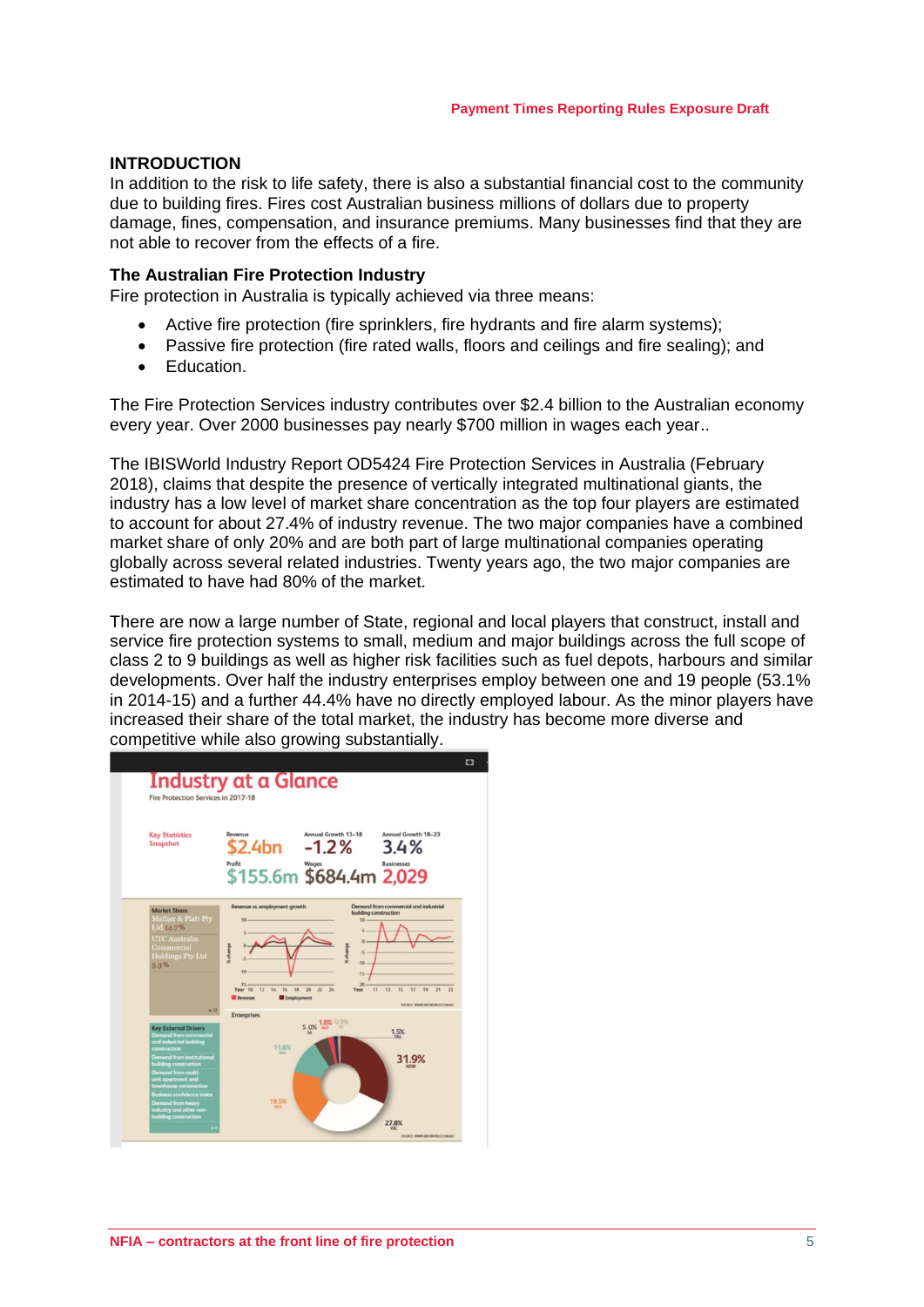Where twenty years ago, the two major companies offered a form of institutionalised but limited "industry" training to their people, it could be argued that the industry was less in need of regulation. However, as the industry has grown substantially and its make-up evolved it is now predominately made up of many more, smaller independent contracting companies. That market growth and diversification has provided customers with better contractor choices, better outcomes and better pricing but, at the same time, raised the need for more over-arching regulation.

## <span id="page-5-0"></span>**The National Fire Industry Association (NFIA)**

The National Fire Industry Association (NFIA) is an Australia-wide community of commercial fire protection contractors, their people, suppliers and industry stakeholders representing a wide and varied membership from the smallest sub-contractor through to large Australia-wide construction and service businesses. Our members work at the frontline of fire protection with an estimated 80 per cent of the fire protection work undertaken in Australia is completed by members of NFIA.

NFIA utilises the resources of other Australian and International industry organisations and associations.

NFIA is committed to the delivery of quality fire protection practitioners across all aspects of fire protection safety. To this end, NFIA has sponsored and supported the growth of the world leading fire industry Registered Training Organisation, Fire Industry Training (FiT), which now delivers fire industry required training for all of Australia at its campuses in Brisbane, Melbourne and Sydney.

NFIA believes that an appropriate regulatory framework should be one that protects the safety of the community and property, provides adequate consumer protection, recognises and accommodates industry practice and standards, requires registration of practitioners and is linked to the national training package framework.

## <span id="page-5-1"></span>**The Problem**

The construction industry operates on a pyramid structure, with the client at the top who enters into a head contract with the head contractor, and with the head contractor subsequently entering into a series of subcontracts with subcontractors. Payment delays from head contractor to subcontractor are a regular occurrence in the building and construction industry. Although contracts often hold specific payment dates these are regularly not adhered to despite head contractors receiving payment from the principal on time.

Like all small business late payments are a systematic problem for Australia's fire protection businesses. Delay timeframes vary from project to project however any delay can have a catastrophic effect on the subcontractor's cash flow when they often have little or no cash reserves or credit to rely on. The effects of poor cash flow go beyond just not being able to pay staff, pay for resources and expand operations but it can also threaten the very existence of a business. Poor cash flow is one of the main reasons why 60% of smallto medium-sized businesses in Australia cease operations within their first few years.

Late payments can also lead to massive amounts of resources being eaten up to pursue debts. They also often result in subcontractors taking on further debt which attracts additional expenses. Late payments can also lead to poor mental health outcomes for small business owners who often report heightened stress and anxiety levels over payment delays. More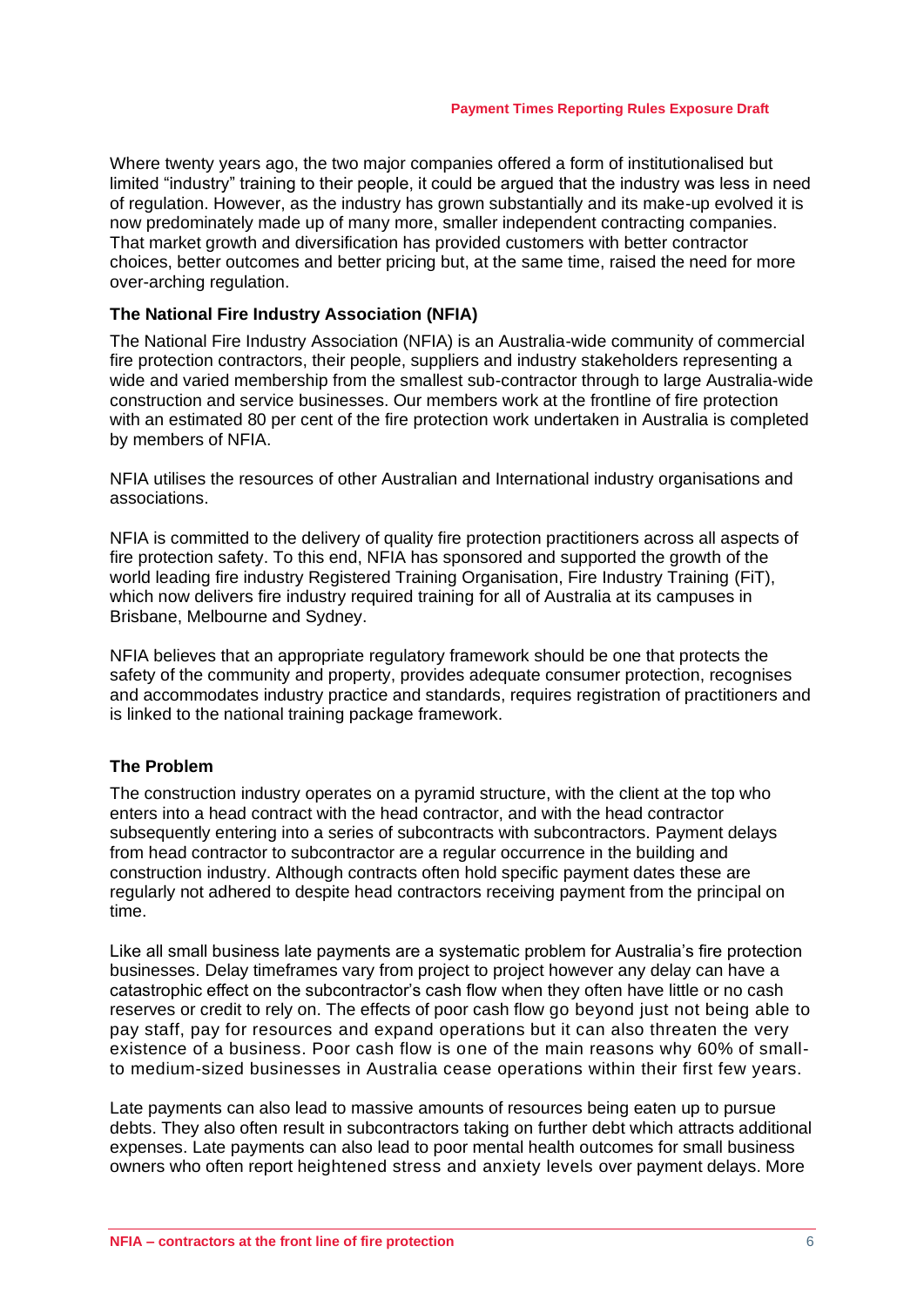broadly, late payments can also have devastating impact across the economy as small businesses that are paid slowly pay their suppliers more slowly in turn.

## <span id="page-6-0"></span>**PAYMENT TIMES REPORTING FRAMEWORK RULES**

The Federal Government intends to introduce a Payment Times Reporting Framework (the Framework) requiring large businesses with over \$100 million in annual turnover to publish information on their small business payment times and practices. The Framework will cover Australia's approximately 2,500 largest businesses including foreign companies and government corporate entities.

The Framework's overall goal is to improve payment outcomes for Australian small businesses. To achieve this, it has three objectives:

- Improve the collection of information about the payment practices of large businesses and government agencies towards small business.
- Make information about payment practices visible and easily accessible to small businesses and other interested stakeholders.
- Limit the compliance and administrative burden associated with the reporting framework for government agencies, small and large businesses.

Subject to passage of legislation, the Framework will commence on 1 January 2021. Once the scheme commences, large businesses will be required to report their small business payment information to a central web portal. A Payment Times Reporting Small Business Identification Tool will be developed to assist large businesses in the process of identifying their small business suppliers. The payment times reporting information will be made available on a public website for small business and other interested stakeholders.

NFIA has been an active participant all security of payment reforms which we believe should achieve 5 key principles:

- 1. People who actually do the work should get paid for the work they have done;
- 2. If a business goes bankrupt, they shouldn't be able to take other businesses with them;
- 3. Contractors should be fair as well as reasonable and not include termination for convenience or payment on account;
- 4. Trade Professional contractors should get paid at the same time as builders; and
- 5. One small aspect of work, which is the responsibility of another contractor, should not hold up payment for the overwhelming amount of work that has been properly completed on time.

Therefore, NFIA strongly supports the Federal Government's Payment Times Reporting Framework which we hope will lead to a significant improvement to the status quo.

The primary legislation to enable the Scheme was introduced to Parliament on 13 May 2020. The Federal Government is now seeking views on an Exposure Draft of the subordinate legislation, known as Rules, which will provide detail on how sections of the legislation work in practice.

NFIA is pleased to provide comment on the 6 Provisions contained within the Rules.

#### **Rule Provision 1: Defining a small business**

The draft Rule uses a common definition of a small business supplier, by describing a small business as any business with an annual turnover of less than \$10 million. As per our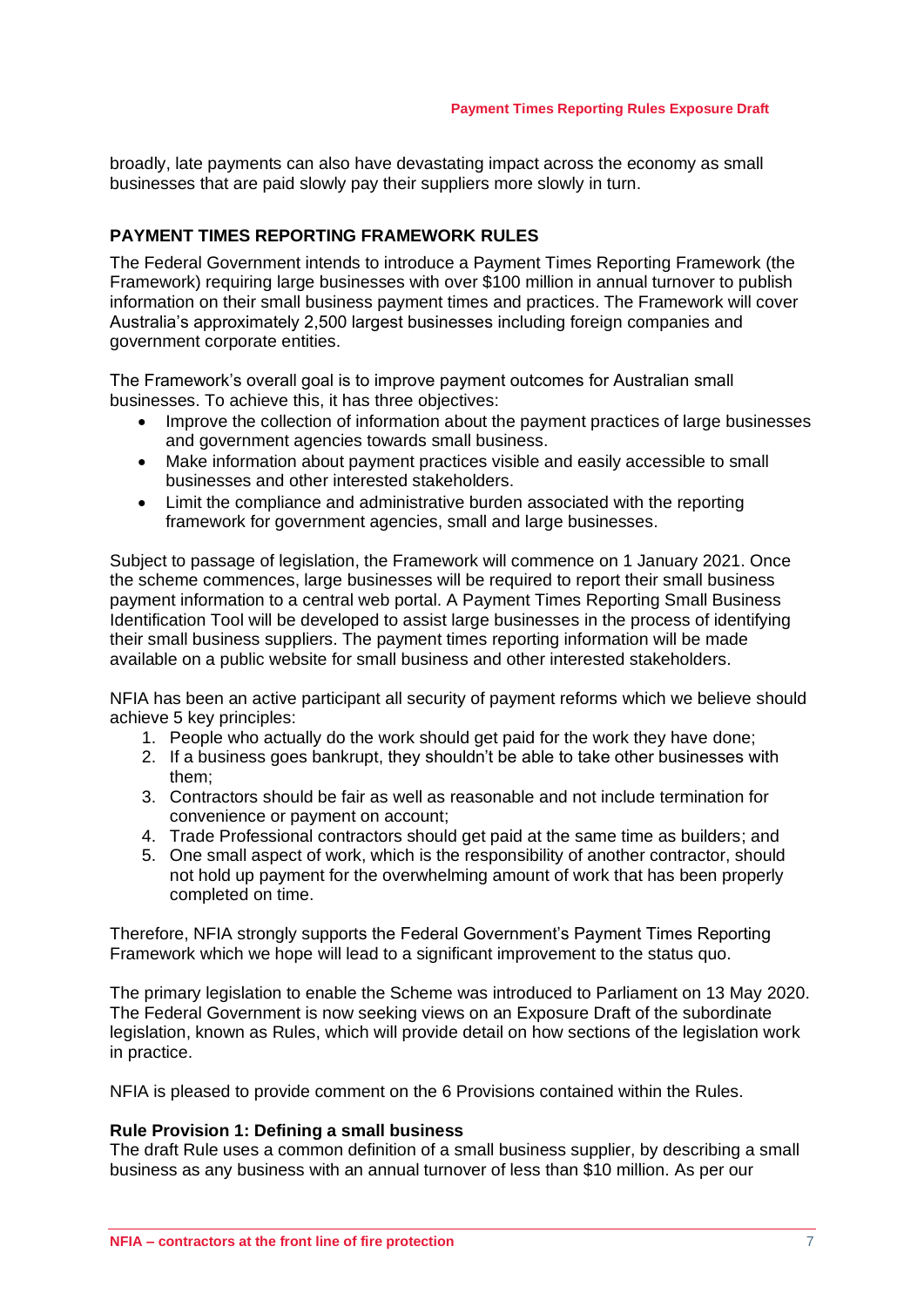submission on the Framework NFIA is satisfied with this definition.

The Rule also establishes that a small business is any business that is identified as such through the Payment Time Small Business Identification Tool (the Tool). The Tool is being developed by the department to make it easy for large businesses to identify which of their suppliers are small businesses, and to avoid small businesses having to comply with potentially onerous requirements to prove they are a small business.

NFIA is pleased that the department intends to continue consulting with small and large business to ensure the design of the Tool is fit for purpose. Importantly, access to the Tool may be restricted to reporting entities. NFIA is also pleased that small business concerned by being identified as a small business by this process will also have the ability to 'opt out' of being identified by the tool.

#### **Rule Provision 2: Defining a standard payment period**

Section 5 of the Bill further enables a rule to be made to specify what constitutes a standard payment period or more generally, a business's standard payment terms.

The draft Rule defines a standard payment period as the agreed contractual lengths of time a large business offers to its small business suppliers for payment to be made for goods and services. If there are no contractually agreed payment periods, it is the most common payment period used by the business to pay small business suppliers during the reporting period. This definition aims to provide guidance to large business on what to include in a Payment Times Report in reference to their payment terms.

NFIA understands that the Payment Times Reporting Framework aims to:

- Improve the collection of information about the payment practices of large businesses and government agencies towards small business;
- Make information about payment practices visible and easily accessible to small businesses and other interested stakeholders; and
- Limit the compliance and administrative burden associated with the reporting framework for government agencies, small and large businesses.

However, by not defining a payment time the market power of the principle might enable it to stretch out payment in its contract to 90 days and again because of that market power situation, the small business supplier will accept these terms.

NFIA would like to take the opportunity to actually define a maximum payment time and suggests a period of 28 business days.

Several State Governments and the Federal Government have already implemented strict payment times as part of their own procurement processes. For example, in addition to the Payment Times Reporting Framework the Federal Government announced that it will require large businesses seeking to tender for government contracts to adhere to a 20 day payment policy.

Likewise, the Queensland Government will pay penalty interest to small business suppliers for all invoices on contracts up to \$1 million paid greater than 30 calendar days. From 1 July 2020, payment time frames for small business suppliers will be reduced from 30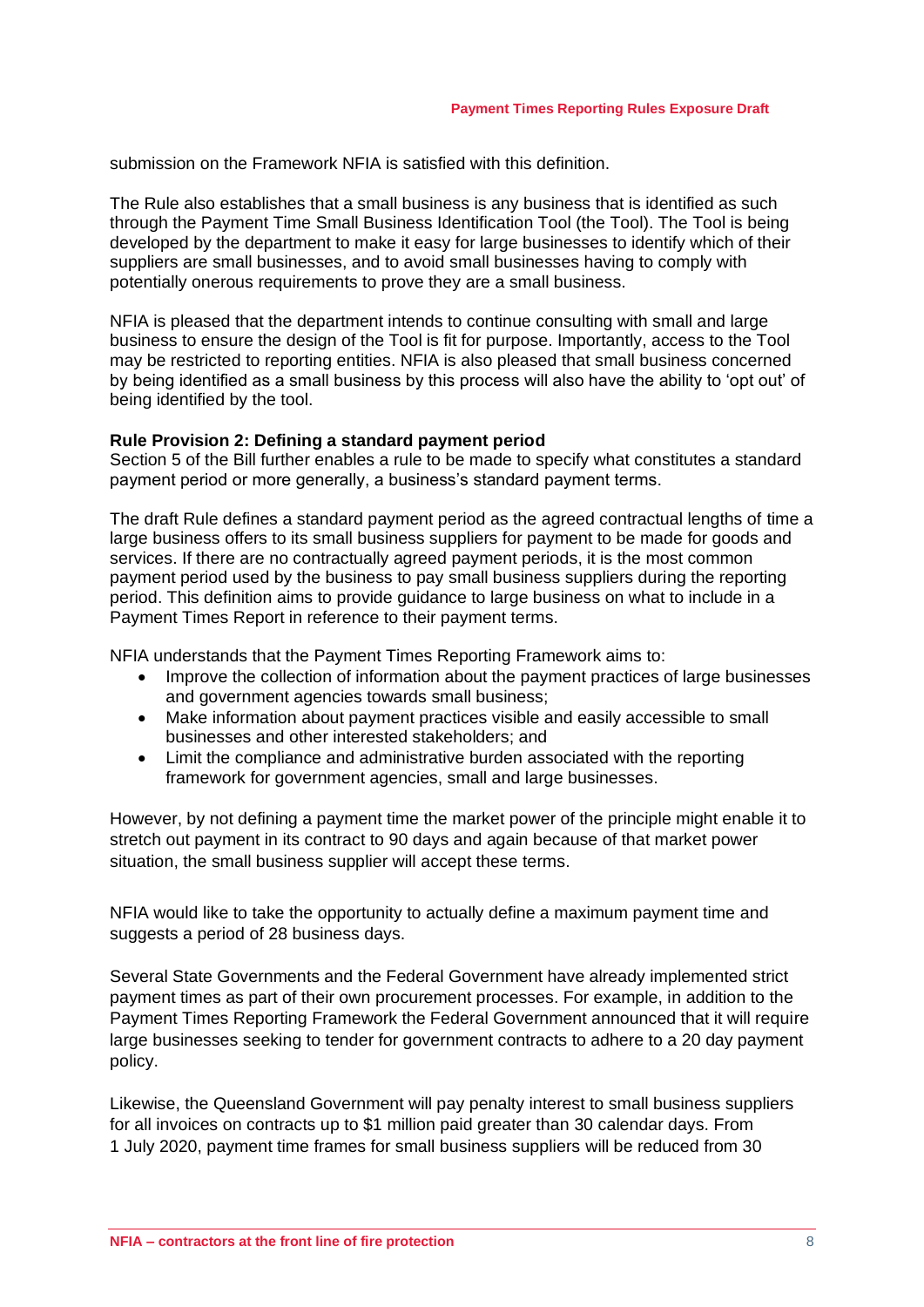calendar days to 20 calendar days for eligible invoices of any value.

NSW small businesses (with less than 20 employees) that supply to participating NSW Government agencies, may be eligible for faster payments under the *[Faster Payment Terms](https://www.smallbusiness.nsw.gov.au/help-centre/faster-payment/faster-payment-terms-policy)  [Policy](https://www.smallbusiness.nsw.gov.au/help-centre/faster-payment/faster-payment-terms-policy)*. [Participating agencies](https://www.smallbusiness.nsw.gov.au/help-centre/faster-payment/participating-agencies-and-where-send-your-invoices) will pay registered small businesses within 5 business days. Additionally, goods and/or services valued under \$10,000, can be paid instantly [by credit](https://www.smallbusiness.nsw.gov.au/sites/default/files/2019-08/Faster-Payment-Terms-Credit-Card-Facilities-fact-sheet.pdf)  [card.](https://www.smallbusiness.nsw.gov.au/sites/default/files/2019-08/Faster-Payment-Terms-Credit-Card-Facilities-fact-sheet.pdf)

The Reporting Framework provides the perfect opportunity to define a standard payment term which should be defined as 28 business days.

Additionally, NFIA would also like to confirm that 'payments' refer to all payments agreed upon as part of a payment schedule not just the final contractual amount. Late payments of progress payments can be just as damaging as a late payment of the final amount.

#### **Rule Provision 3: Content for an application to cease reporting**

A business may cease to be a reporting entity if it no longer meets the reporting threshold of having a total annual income of over \$100 million for each of the two most recent income years or if they have voluntarily opted into the reporting scheme and have decided to leave.

In either case, the business must apply in writing to the Payment Times Reporting Regulator for a determination that they are no longer required to report. The draft Rule provides for the following information to be included in the application to cease reporting:

- the business name and ABN (and, if relevant, the name and ABN of the controlling corporation),
- the reason and date on which the business will cease to be a reporting entity, and
- documentation to provide evidence to support the application.

The Regulator will decide whether a large business can cease reporting based on an assessment of their latest lodged tax returns, or advice from an independent and suitably qualified auditor about the business' turnover.

NFIA is satisfied with the requirements to be able to cease reporting and the information required from the applicant.

#### **Rule Provision 4: Additional information for a report**

The Bill lists elements central to a business's payment terms and practices whereas the Rules includes matters that may require future flexibility to adjust to changes such as changes to business terminology or accounting practices. Under subsection 14(1) of the Bill, the report must include:

- the reporting period to which the report relates;
- the shortest and longest standard payment periods that the business offers including any changes to these periods;
- the total proportion (by number and value) of invoices paid in the calendar day periods of 1-20 days, 21-30 day, 31-60 days and 60 + days;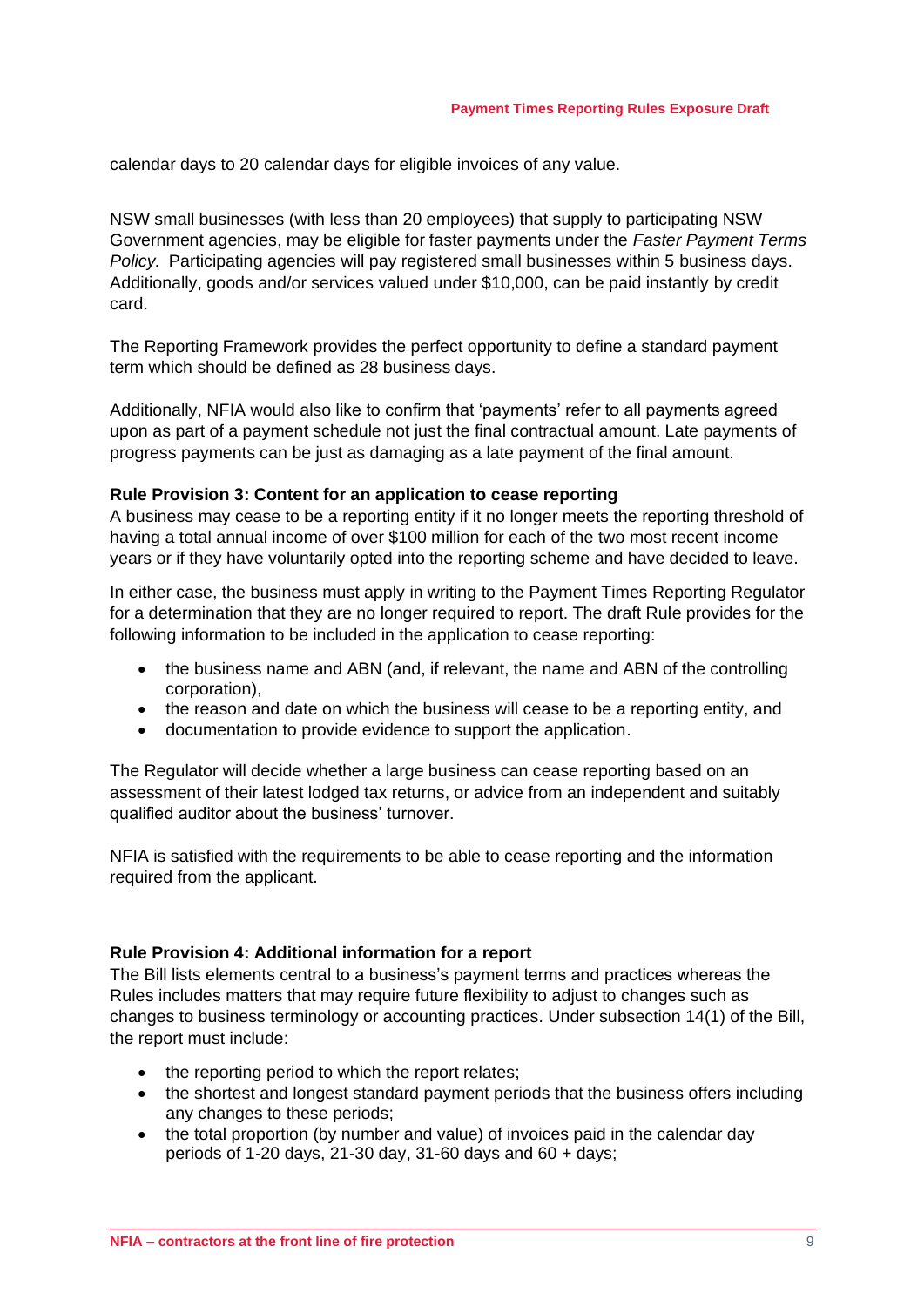- details of the principal governing body of the entity and if applicable, the controlling corporation;
- a declaration from a responsible member within the business that the report will be provided to the business' principal governing body; and
- details of any notifiable event including changes to the business name or the accounting period used by the business.

It is proposed that rules would be made to require a report to also include:

- the name and ABN of the business;
- the primary industry of the business (based on ATO's Business Industry Codes);
- the name and contact details of the person who provided the report;
- the name of the responsible member within the business who signed (approved) the report;
- the standard payment periods that the business offers including any changes to these periods;
- details of any arrangements under which small business invoices must be provided to the business, for example, by the end of the month.
- the total proportion (by value) of the business's procurement during the reporting period that was from small business suppliers;
- whether the business offers any form of supply chain finance and if so, details of that arrangement including the total proportion (by number and value) of small business invoices paid under these arrangements in the reporting period;
- any additional information to provide context or explanation in relation to the information provided in the report.

NFIA agrees that the additional information provided for in the Rules is necessary to provide small business suppliers and the public more detailed information on the payment terms and practices of large businesses. It is important that small business have transparency on the contractual matters that stipulate payment terms and practices. Great transparency on the use of supply chain financing, reserve factoring and other discounting practices is also important for small business. Supply chain finance is a problem when it is used by large businesses to extend their payment times, and where a small business is forced to agree to be paid a reduced amount in order to be paid in a reasonable time. NFIA agrees that large businesses must be required to report if they use these practices and if so, how these arrangements apply.

Additionally, information on the primary industry of larger businesses, based on the ATO's Business Industry Codes (BIC), will also provide useful information on how payment performance in one industry compares to other industries.

## **Rule Provision 5: Calculating information for a report**

This Rule will specify how certain content of a Payment Times Report, such as the proportion of small business invoices paid within a certain period, should be calculated. The intent of this Rule is to provide business with clear guidance and a methodology for calculating and reporting their payment times.

Under the Rule, a business must apply the following conditions in order to calculate and report their payment times: